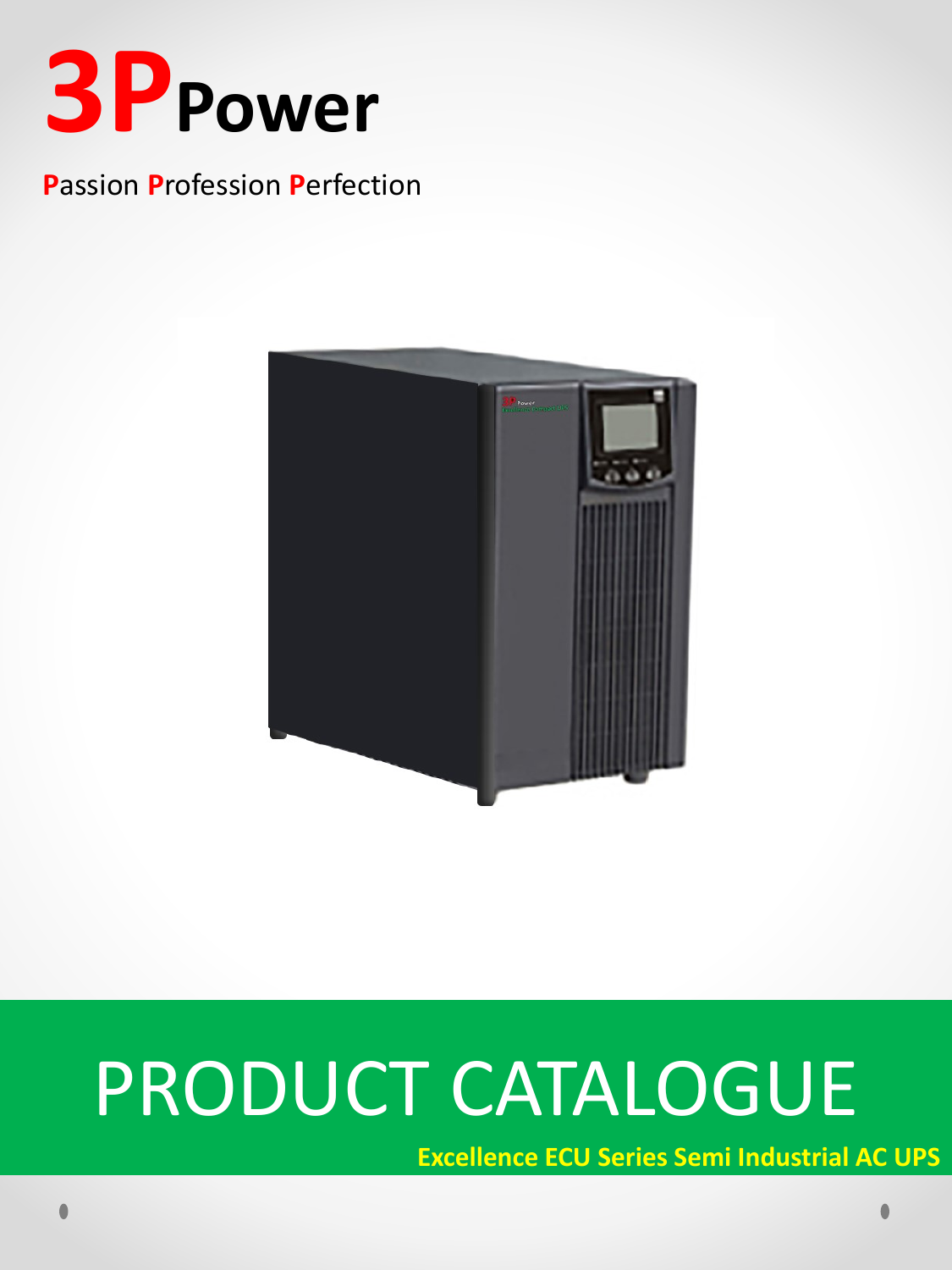# **Excellence ECU Series Semi Industrial AC UPS**



• **True online double conversion with DSP control** Double isolation between input/output, and bypass is applied to totally isolate power line noise, spikes and transients. A Digital

Signal Processor (DSP) control and Power Factor Correction (PFC) provide the improved solution with high performance.

## • **Robust electrical performance to prevent damage from top and bottom connections**

This UPS is designed to accept wide input voltage and frequency range to cope with the worst utility conditions. It can eliminate harmful distortion from utility power and withstand all kinds of severe impacts from various loads. It's capable to support heavy duty equipment, production equipment and DCS (Distributed Control System) system.

#### • **Colourful Multifunctional HMI Panel**

The 3 inch colorful HMI (Human Machine Interface) panel allows easy and humanized operation of the UPS. It gives access to the most important parameters: status and alarms, control commands, input, output, battery measurements (power, current, voltage, frequency and temperature) and settings. The compact series' diagnostics system includes events logging up to 100 messages, recording UPS running time and critical memories.



#### • **Eco Function**

Unique energy efficiency design under good power condition, UPS can work in ECO mode for 98% efficiency, green and energy saving.



## **Excellence ECU Series AC UPS are suitable for both Commercial and Industrial environment**



\* Industrial application such as Process & Control system, Machinery, Instrument and Measurement, Process Monitoring, Control and Security



Infrastructures application such as Hospital, Airport, Semiconductor, Water treatment, Builbing, Traffic Control, Computer Networking and IT Device



Energy industry application such as Oil & Gas, Petrochemicals, Power transmission and Distribution



Military application such as Precision Instruments, Monitoring and Transmission

• **Flexible battery configuration adapts different applications**

The number of batteries can be adjusted flexibly according to different power demands

#### • **Accepts dual-mains inputs**

Excellent Compact UPS series is allowed to connect two separate power inputs to increase operational reliability.

• **Fully coating PCBAs to withstand harsh environment**

All PCBAs are coated for anti-moisture, anti-electric leakage, anti-dust and anticorrosion. Its robust design is suitable for harsh environment with high temperature,

high humidity, dense dust, salt or fierce vibration.



#### • **Maximum Safety Features**

The back feed protection device prevents any voltage back feed in the upstream distribution board, thus ensuring the safety of the maintenance personnel.

## • **Easy integration into existing electrical networks or generator**

During wiring connection, Excellent Series can be accessible either from top or from bottom under different environmental condition. Besides, this UPS is fully compatible with generator.

#### • **Fan Speed Control**

Load and operating temperature dependent Intelligent fan speed control.

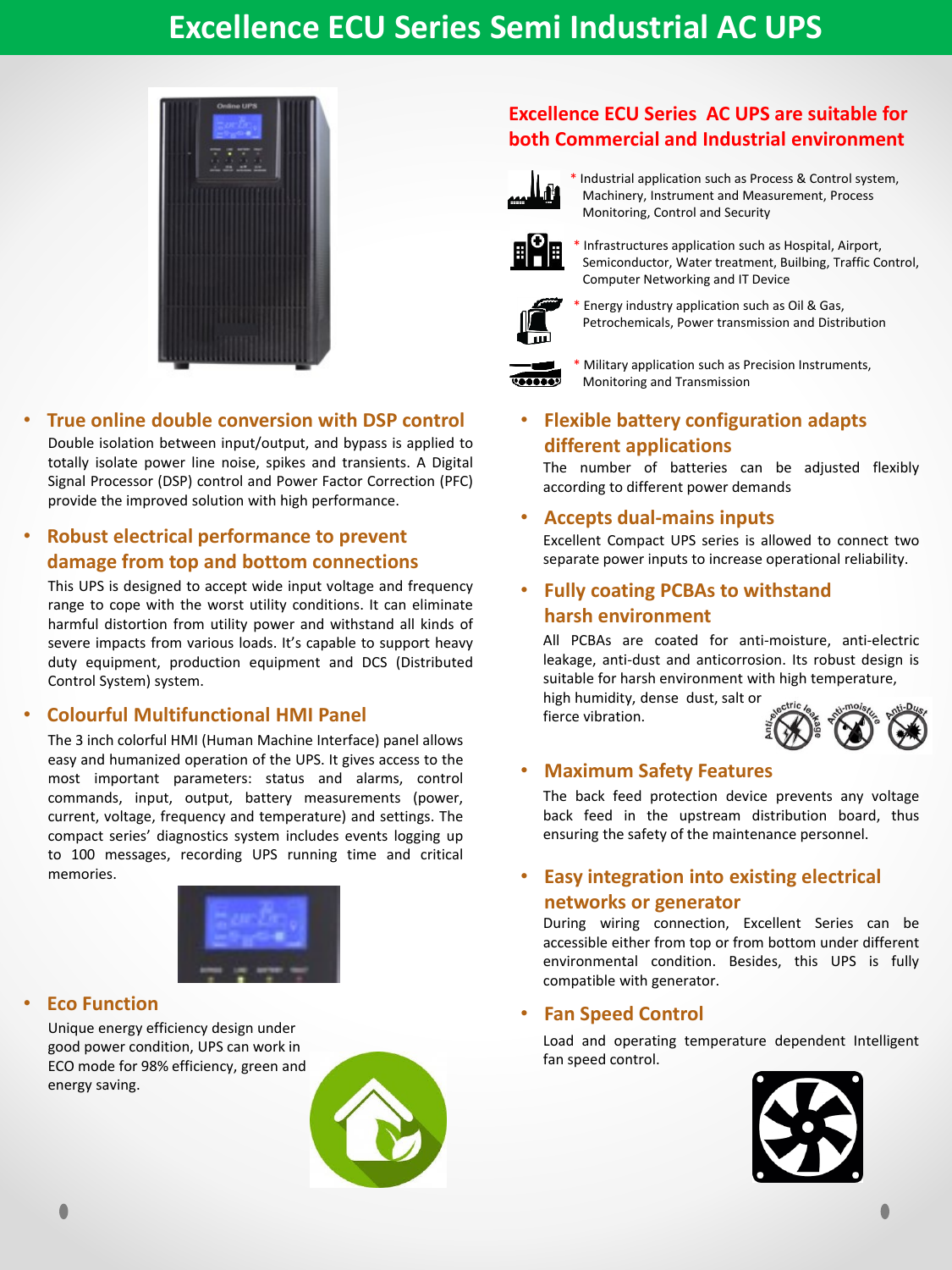## **Technical Specification - 1 Phase in / 1 Phase out**

| <b>MODEL</b>                |                                                        |                     | <b>ECU 1101</b><br><b>ECU 1102</b>                                                                                  |                                                               | <b>ECU 1103</b>                                              |  |  |  |  |
|-----------------------------|--------------------------------------------------------|---------------------|---------------------------------------------------------------------------------------------------------------------|---------------------------------------------------------------|--------------------------------------------------------------|--|--|--|--|
| <b>CAPACITY in kVA / kW</b> |                                                        |                     | 1kVA / 0.9kW<br>2kVA / 1.8kW                                                                                        |                                                               | 3kVA / 2.7kW                                                 |  |  |  |  |
|                             |                                                        | Low                 | L-N: 176VAC ± 3% @ 100% load, 130VAC ± 3% @ 50% load                                                                |                                                               |                                                              |  |  |  |  |
|                             |                                                        | Transfer            |                                                                                                                     |                                                               |                                                              |  |  |  |  |
|                             |                                                        | Low Back            | L-N: 188VAC ± 3% @ 100% load, 142VAC ± 3% @ 50% load                                                                |                                                               |                                                              |  |  |  |  |
| <b>INPUT</b>                | Voltage                                                | High<br>Transfer    | L-N: 276VAC $\pm$ 3%                                                                                                |                                                               |                                                              |  |  |  |  |
|                             |                                                        | High<br><b>Back</b> | L-N: 266VAC $\pm$ 3%                                                                                                |                                                               |                                                              |  |  |  |  |
|                             | <b>Frequency Range</b>                                 |                     | 40 - 70Hz                                                                                                           |                                                               |                                                              |  |  |  |  |
|                             | <b>Frequency SYN</b>                                   |                     | 46 - 54Hz at 50Hz, 56 - 64Hz at 60Hz                                                                                |                                                               |                                                              |  |  |  |  |
|                             | Phase                                                  |                     | 1:1 phase, L+N+G                                                                                                    |                                                               |                                                              |  |  |  |  |
|                             | Current THDi                                           |                     | < 5% @ 100% non-linear load                                                                                         |                                                               |                                                              |  |  |  |  |
|                             | Power Factor                                           |                     | $\geq 0.99$                                                                                                         |                                                               |                                                              |  |  |  |  |
|                             | Generate Input                                         |                     | Support                                                                                                             |                                                               |                                                              |  |  |  |  |
|                             | Current                                                |                     | 7.8A<br>4A<br>11.7A                                                                                                 |                                                               |                                                              |  |  |  |  |
|                             | Voltage                                                |                     | 208 / 220 / 230 / 240VAC or 110 / 120 / 127                                                                         |                                                               |                                                              |  |  |  |  |
|                             | Power Factor                                           |                     | 0.9<br>$±1-2%$                                                                                                      |                                                               |                                                              |  |  |  |  |
|                             | <b>Voltage Regulation</b>                              |                     | 46 - 54Hz at 50Hz, 56 - 64Hz at 60Hz                                                                                |                                                               |                                                              |  |  |  |  |
|                             | Frequency-Bypass Mode<br>Frequency -Batt. Mode         |                     | 50 / 60Hz ± 0.02Hz                                                                                                  |                                                               |                                                              |  |  |  |  |
| <b>OUTPUT</b>               | Crest Factor                                           |                     | 3:1                                                                                                                 |                                                               |                                                              |  |  |  |  |
|                             |                                                        |                     | ≤ 3% THD @ Linear Load                                                                                              |                                                               |                                                              |  |  |  |  |
|                             | <b>Harmonic Distortion</b>                             |                     | ≤ 5% THD @ Non-linear Load                                                                                          |                                                               |                                                              |  |  |  |  |
|                             | Output Waveform                                        |                     | Pure Sine Wave                                                                                                      |                                                               |                                                              |  |  |  |  |
|                             | Outlet                                                 |                     | Universal Sockets x 2<br>Terminals                                                                                  |                                                               |                                                              |  |  |  |  |
|                             | <b>Overload Capacity</b>                               |                     | 105% < Load < 125% for 1 min, 125% < Load < 150% for 30sec                                                          |                                                               |                                                              |  |  |  |  |
|                             | AC Mode                                                |                     | Full Load $\geq$ 89%                                                                                                |                                                               |                                                              |  |  |  |  |
| <b>EFFICIENCY</b>           | <b>Battery Mode</b>                                    |                     | Full Load $\geq 86\%$                                                                                               |                                                               |                                                              |  |  |  |  |
|                             | ECO Mode                                               |                     |                                                                                                                     | Full Load ≥ 95%                                               |                                                              |  |  |  |  |
|                             | Number of Batt. per set                                |                     | 2 Blocks Built-in / 3 Blocks Long-run                                                                               |                                                               | 6 Blocks Built-in / 8 Blocks Long-run                        |  |  |  |  |
|                             | <b>Battery Type</b>                                    |                     | Sealed Lead Acid Maintenance Free                                                                                   |                                                               |                                                              |  |  |  |  |
|                             |                                                        |                     | Standard model: 12VDC 7Ah or 12VDC 9Ah Built-in<br>Long-run model: Optional External Battery Capacity to 12VDC 40Ah |                                                               |                                                              |  |  |  |  |
|                             |                                                        |                     |                                                                                                                     |                                                               |                                                              |  |  |  |  |
|                             | <b>Backup Time</b>                                     |                     | Standard unit: 5 to 12mins<br>Long-run unit: External Battery                                                       | Standard unit: 8 to 16mins<br>Long-run unit: External Battery | Standard unit: 5 to10mins<br>Long-run unit: External Battery |  |  |  |  |
|                             |                                                        |                     | Dependent                                                                                                           | Dependent                                                     | Dependent                                                    |  |  |  |  |
|                             |                                                        |                     |                                                                                                                     |                                                               |                                                              |  |  |  |  |
| <b>BATTERY</b>              | Recharge Time (to 90%)                                 |                     | 5 Hours                                                                                                             | 5 Hours                                                       | 5 Hours                                                      |  |  |  |  |
|                             | Charger Current<br>(Standard unit)                     |                     | 1A                                                                                                                  | 1A                                                            | 1A                                                           |  |  |  |  |
|                             | <b>Charge Current</b>                                  |                     | 1A Built-in, 4A Long-run and                                                                                        | 1A Built-in, 4A Long-run and                                  | 1A Built-in, 4A Long-run and                                 |  |  |  |  |
|                             |                                                        | (Long-run unit)     | > 4A as Option                                                                                                      | > 4A as Option                                                | > 4A as Option                                               |  |  |  |  |
|                             | <b>Rated Battery Voltage</b>                           |                     | 24VDC Built-in / 36VDC Long-run<br>72VDC Built-in / 96VDC Long-run                                                  |                                                               |                                                              |  |  |  |  |
|                             | Protection                                             |                     | Over Voltage, Over Current, Low Voltage                                                                             |                                                               |                                                              |  |  |  |  |
|                             | <b>Battery Socket</b>                                  |                     | Anderson (Power Pole Modular Connectors)                                                                            |                                                               |                                                              |  |  |  |  |
| <b>TRANSFER TIME</b>        | Mains $\leftarrow$ Battery                             |                     | 0 <sub>ms</sub>                                                                                                     |                                                               |                                                              |  |  |  |  |
| <b>SPECIAL</b>              | Mains $\leftarrow \rightarrow$ Bypass<br>Economic Mode |                     | 0 <sub>ms</sub>                                                                                                     |                                                               |                                                              |  |  |  |  |
| <b>FEATURE</b>              |                                                        | (Eco-Mode)          | Support                                                                                                             |                                                               |                                                              |  |  |  |  |
| <b>INDICATOR</b>            | LCD Version (with LED)                                 |                     |                                                                                                                     | Load, Battery, Input, Output, Operating Mode Information etc. |                                                              |  |  |  |  |
|                             |                                                        | <b>Battery Mode</b> | Sounding Every Four Seconds                                                                                         |                                                               |                                                              |  |  |  |  |
| <b>AUDIBLE</b>              | Low Frequency                                          |                     | Sounding Every Second                                                                                               |                                                               |                                                              |  |  |  |  |
| <b>ALARM</b>                |                                                        | Overload            | Sounding Twice Every Second                                                                                         |                                                               |                                                              |  |  |  |  |
|                             | Fault                                                  |                     | <b>Continuously Sounding</b>                                                                                        |                                                               |                                                              |  |  |  |  |
|                             | Unit Dimension                                         |                     |                                                                                                                     |                                                               |                                                              |  |  |  |  |
|                             |                                                        | $(D * W * H)$ in mm | 282 * 145 * 220                                                                                                     | 397 * 145 * 220                                               | 421 * 190 * 318                                              |  |  |  |  |
| <b>PHYSICAL</b>             |                                                        | Packing Dimension   | 524 * 258 * 334                                                                                                     | 603 * 332 * 340                                               | 603 * 332 * 482                                              |  |  |  |  |
|                             |                                                        | $(D * W * H)$ in mm |                                                                                                                     |                                                               |                                                              |  |  |  |  |
|                             | <b>Standard Unit</b><br>Net/Gross Weight in kg         |                     | 10/12.5                                                                                                             | 17/20                                                         | 24/27                                                        |  |  |  |  |
|                             | Long-run unit<br>Net / Gross W in kg                   |                     | 4.5/7<br>7/10                                                                                                       |                                                               | 7.5 / 10.5                                                   |  |  |  |  |
|                             | <b>Operating Environment</b>                           |                     | 0-to 40°C                                                                                                           |                                                               |                                                              |  |  |  |  |
|                             | <b>Relative Humidity</b>                               |                     | 0 to 90% (non-condensing)                                                                                           |                                                               |                                                              |  |  |  |  |
|                             | Altitude                                               |                     | < 1500m, when > 1500m, derating                                                                                     |                                                               |                                                              |  |  |  |  |
|                             | Noise Level                                            |                     | < 55db at 1 Meter                                                                                                   |                                                               |                                                              |  |  |  |  |
| <b>INTERFACE</b>            |                                                        |                     | Standard RS232 interface, (Option: USB, Dry contact, and SNMP Card)                                                 |                                                               |                                                              |  |  |  |  |
|                             |                                                        |                     |                                                                                                                     |                                                               |                                                              |  |  |  |  |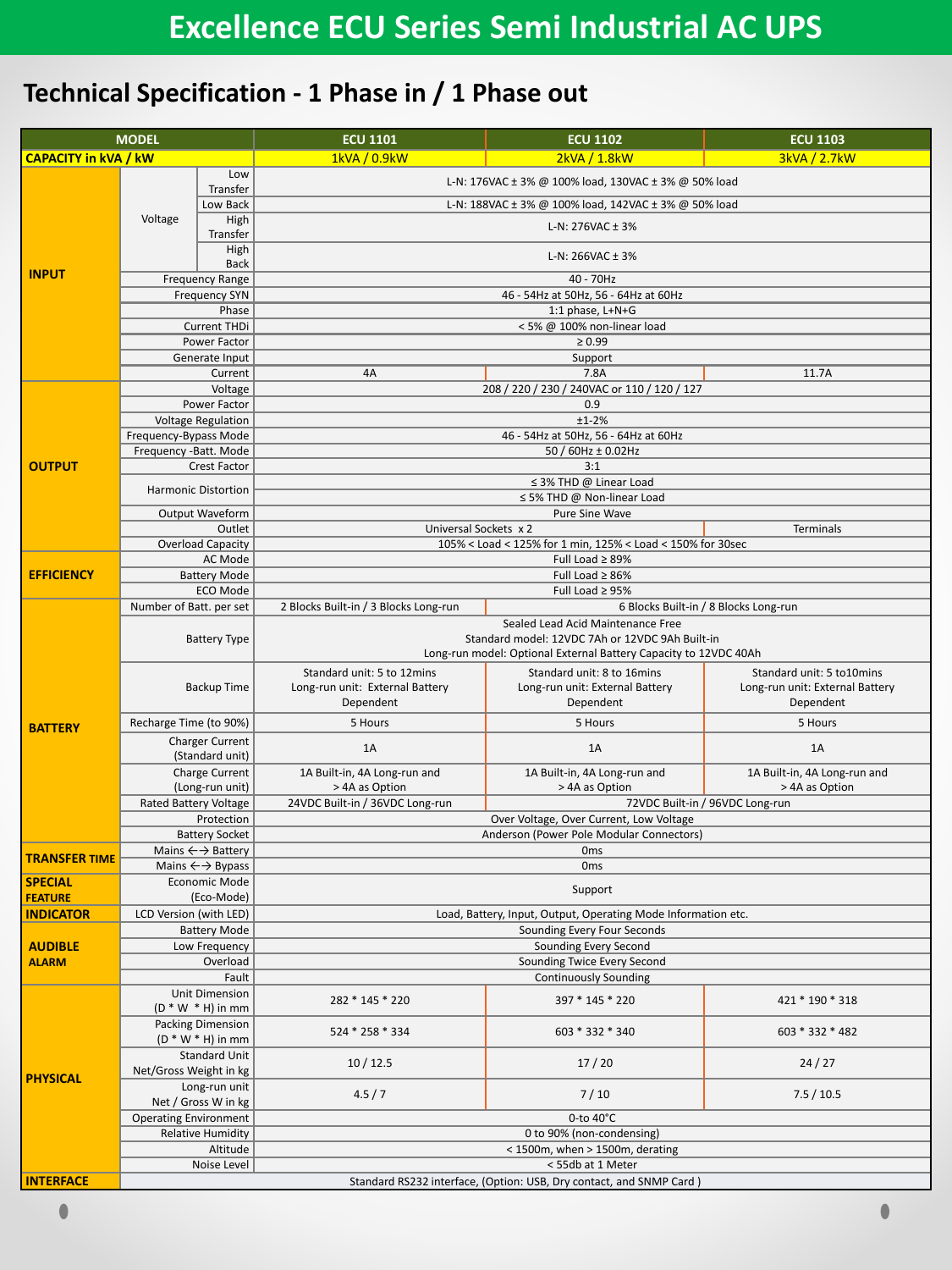# **Technical Specification - 1 Phase in / 1 Phase out & 3 Phase in /1 Phase out**

| <b>MODEL</b>                          |                           | <b>ECU 1106</b>                                                                                    | <b>ECU 1110</b>                                          | <b>ECU 3110</b>                                                | <b>ECU 3115</b> | <b>ECU 3120</b> |  |  |  |  |
|---------------------------------------|---------------------------|----------------------------------------------------------------------------------------------------|----------------------------------------------------------|----------------------------------------------------------------|-----------------|-----------------|--|--|--|--|
| <b>CAPACITY in kVA/kW</b>             |                           | 6kVA/5.4kW                                                                                         | 10kVA/9kW                                                | 10kVA/9kW                                                      | 15kVA/13.5kW    | 20kVA/18kW      |  |  |  |  |
| <b>SYSTEM INPUT</b>                   |                           |                                                                                                    |                                                          |                                                                |                 |                 |  |  |  |  |
|                                       | Phase                     | 1 / 1 Phase, 1W+N+G<br>3 / 1 Phase, 3W+N+G                                                         |                                                          |                                                                |                 |                 |  |  |  |  |
| Input PF                              |                           | $\geq 0.999$<br>$\geq 0.96$                                                                        |                                                          |                                                                |                 |                 |  |  |  |  |
| Low Transfer                          |                           | L-N: 176VAC ± 3% @ 100% Load, 130VAC ± 3% @ 50% Load                                               |                                                          |                                                                |                 |                 |  |  |  |  |
| Input                                 | Low Back                  | L-N: 188VAC ± 3% @ 100% Load, 142VAC ± 3% @ 50% Load                                               |                                                          |                                                                |                 |                 |  |  |  |  |
| Voltage                               | <b>High Transfer</b>      | L-N: 286VAC ± 3%                                                                                   |                                                          |                                                                |                 |                 |  |  |  |  |
| <b>High Back</b>                      |                           | L-N: 270VAC ± 3%                                                                                   |                                                          |                                                                |                 |                 |  |  |  |  |
| Input frequency                       |                           | $40 - 70$ Hz                                                                                       |                                                          |                                                                |                 |                 |  |  |  |  |
| <b>BATTERY</b>                        |                           |                                                                                                    |                                                          |                                                                |                 |                 |  |  |  |  |
|                                       |                           | <b>VRLA Battery</b>                                                                                |                                                          |                                                                |                 |                 |  |  |  |  |
| <b>Type</b>                           |                           | 12VDC 7Ah to 12VDC 9Ah                                                                             |                                                          |                                                                |                 |                 |  |  |  |  |
| Quantity                              |                           | 16 Blocks                                                                                          |                                                          | <b>External Battery Capacity Dependent</b>                     |                 |                 |  |  |  |  |
|                                       | <b>Standard Unit</b>      | 3 to 10 mins Load Dependent                                                                        |                                                          | 12VDC 7Ah to 12VDC 40Ah as Standard and > 12VDC 40Ah as Option |                 |                 |  |  |  |  |
| Backup<br>Time                        |                           |                                                                                                    |                                                          |                                                                |                 |                 |  |  |  |  |
| Long-run Unit                         |                           |                                                                                                    | <b>External Battery Capacity Dependent</b><br>192VDC     |                                                                |                 |                 |  |  |  |  |
|                                       | DC Voltage                |                                                                                                    |                                                          |                                                                |                 |                 |  |  |  |  |
|                                       | <b>Float Voltage</b>      | Adjustable to 220VDC<br>1A                                                                         |                                                          |                                                                |                 |                 |  |  |  |  |
| Recharging                            | <b>Standard Unit</b>      |                                                                                                    |                                                          | 4A as Standard and > 4A as Option                              |                 |                 |  |  |  |  |
| Current                               | Long-run Unit             |                                                                                                    | 4A as Standard and > 4A as Option                        |                                                                |                 |                 |  |  |  |  |
| <b>SYSTEM OUTPUT</b>                  |                           |                                                                                                    |                                                          |                                                                |                 |                 |  |  |  |  |
| Output P.F                            |                           | 0.9                                                                                                |                                                          |                                                                |                 |                 |  |  |  |  |
| <b>Output Voltage</b>                 |                           | 220 / 230 / 240Vac +/-1% (Static)                                                                  |                                                          |                                                                |                 |                 |  |  |  |  |
|                                       | Frequency                 | 46 ~ 54Hz or 56 ~ 64Hz @ Line mode,, 50 / 60Hz ± 0.1Hz @ Battery mode                              |                                                          |                                                                |                 |                 |  |  |  |  |
|                                       | Crest Factor              | 3:1                                                                                                |                                                          |                                                                |                 |                 |  |  |  |  |
| Waveform Distortion                   |                           | Less than 2% @ Linear load, Less than 4% @ Non-linear load                                         |                                                          |                                                                |                 |                 |  |  |  |  |
| Over Load                             |                           | 105% < Load <125% for 1min, 125% < Load < 150% for 30s                                             |                                                          |                                                                |                 |                 |  |  |  |  |
| Efficiency                            |                           | 95% @ Inverter Full Load Mode                                                                      |                                                          |                                                                |                 |                 |  |  |  |  |
|                                       |                           | 98% @ECO Mode                                                                                      |                                                          |                                                                |                 |                 |  |  |  |  |
| <b>Transfer Time</b>                  |                           | Oms @ AC-Battery                                                                                   |                                                          |                                                                |                 |                 |  |  |  |  |
|                                       |                           | 0 ms @ Bypass and Inverter                                                                         |                                                          |                                                                |                 |                 |  |  |  |  |
| <b>INDICATOR</b>                      |                           |                                                                                                    |                                                          |                                                                |                 |                 |  |  |  |  |
|                                       | <b>LCD Panel</b>          | UPS status, Load level, Load Watt, Load VA, Battery level, Input / Output voltage, Output current, |                                                          |                                                                |                 |                 |  |  |  |  |
|                                       |                           | Bus voltage, Temp, Warning, Fault code and Events                                                  |                                                          |                                                                |                 |                 |  |  |  |  |
| <b>AUDIBLE ALARM</b>                  |                           |                                                                                                    |                                                          |                                                                |                 |                 |  |  |  |  |
| <b>Battery Mode</b>                   |                           | Sounding Every Four Seconds( can be muted)                                                         |                                                          |                                                                |                 |                 |  |  |  |  |
| Low Battery                           |                           | Sounding Every Second                                                                              |                                                          |                                                                |                 |                 |  |  |  |  |
| Overload                              |                           | Sounding Every Second                                                                              |                                                          |                                                                |                 |                 |  |  |  |  |
| Fault                                 |                           | <b>Continuously Sounding</b>                                                                       |                                                          |                                                                |                 |                 |  |  |  |  |
| <b>MANAGEMENT</b>                     |                           |                                                                                                    |                                                          |                                                                |                 |                 |  |  |  |  |
| Smart RS-232 / USB                    |                           | Supports Windows® 2000/2003/XP/Vista/2008, Windows® 7, Linux, Unix, and MAC                        |                                                          |                                                                |                 |                 |  |  |  |  |
|                                       | Optional                  | SNMP / AS400 / USB                                                                                 |                                                          |                                                                |                 |                 |  |  |  |  |
| <b>ENVIROMENT</b>                     |                           |                                                                                                    |                                                          |                                                                |                 |                 |  |  |  |  |
|                                       | <b>Operation Humidity</b> | 0-to 90 % RH @ Non-condensing @ 0-to 40°C                                                          |                                                          |                                                                |                 |                 |  |  |  |  |
| Noise Level                           |                           | Less than 55dBA @ 1 Meter                                                                          |                                                          | Less than 58dBA @ 1 Meter                                      |                 |                 |  |  |  |  |
| <b>PHYSICAL</b>                       |                           |                                                                                                    |                                                          |                                                                |                 |                 |  |  |  |  |
| Net Weight<br>in kg                   | <b>Standard Unit</b>      | 62                                                                                                 | 75                                                       | <b>NA</b>                                                      | <b>NA</b>       | <b>NA</b>       |  |  |  |  |
|                                       | Long-run Unit             | 32                                                                                                 | 35                                                       | 35                                                             | 55              | 55              |  |  |  |  |
| <b>Gross Weight</b><br>in kg          | <b>Standard Unit</b>      | 67                                                                                                 | 79                                                       | <b>NA</b>                                                      | <b>NA</b>       | <b>NA</b>       |  |  |  |  |
|                                       | Long-run Unit             | 37                                                                                                 | 40                                                       | 160                                                            | 200             | 260             |  |  |  |  |
| Unit Dimension<br>$(D * W * H)$ in mm |                           | 369 * 190 * 688 (Standard)<br>369 * 190 * 318 (Long -run)                                          | 422 * 190 * 688 (Standard)<br>422 * 190 * 318 (Long-run) |                                                                | 592 * 250 * 576 |                 |  |  |  |  |
| Packing (D * W * H) in mm             |                           | 680 * 360 * 810 (Std), 680 * 360 * 420 (Long-run)                                                  |                                                          | 730 * 360 * 420                                                | 900 * 420 * 680 |                 |  |  |  |  |